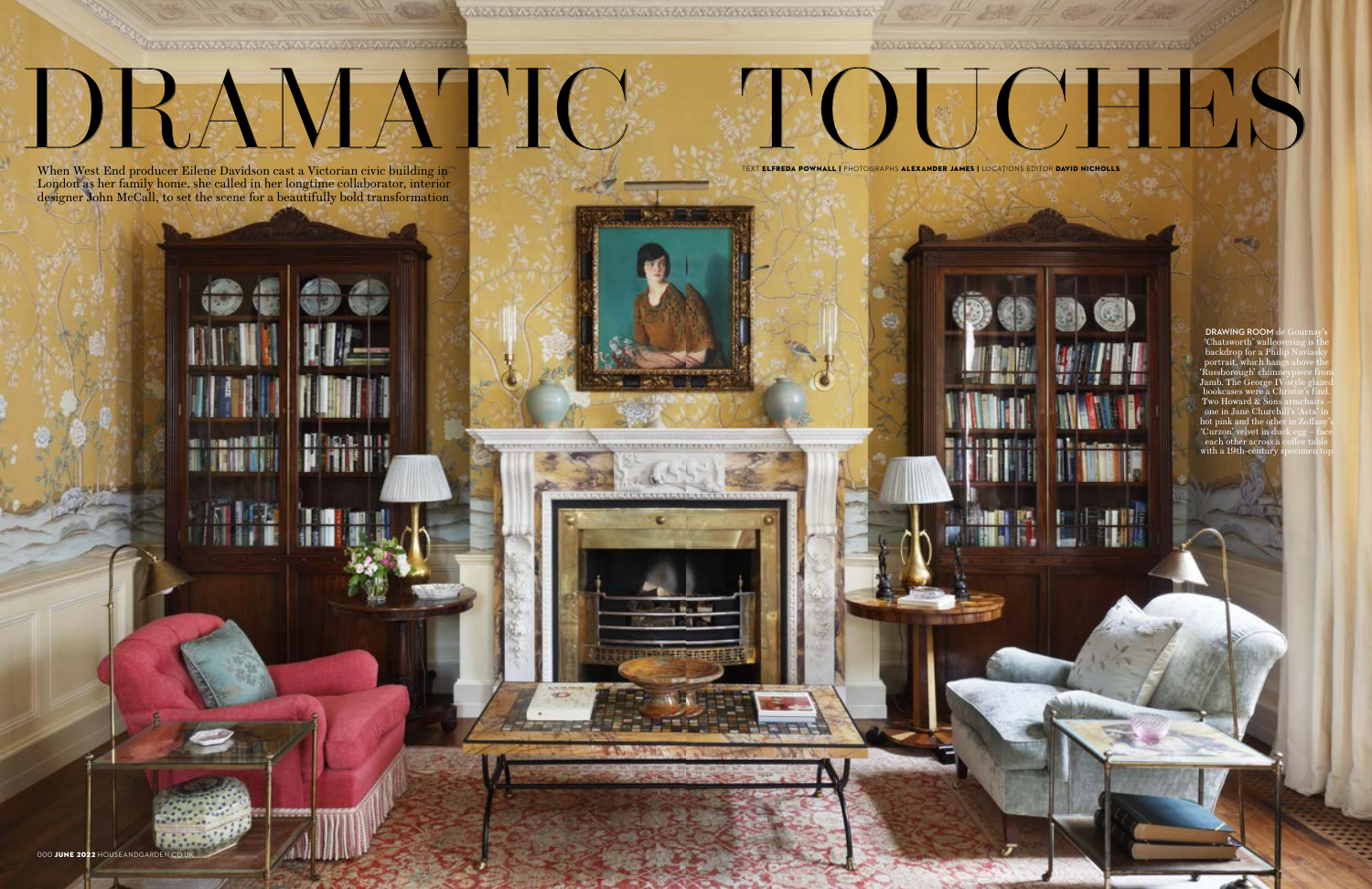Eilene Davidson has a nose for a winner. The critics ran out of superlatives for her poignant 2020 co-production of *Uncle Vanya* starring Toby Jones and her sizzling version of the musical *Anything Goes*, currently on tour, was lauded as 'A flat-out triumph!'. Eilene knew she had found her perfect house within minutes of

opening the front door of this Victorian civic building in London in 2017. 'The house has gravitas,' she says. 'It has high ceilings and stone floors, and walls so thick it's completely quiet inside, yet it's only a five- or 10-minute cab ride from the West End.'

She rang John McCall, who has designed four family houses for her and gave him a deadline of 11 months – and a brief. 'There's a shorthand with John,' she explains. 'So when I say, ''You can go really bold in here'', he knows it means *really* bold. We are a lively modern family with four children [aged eight to 19] and two dogs and, for us, the kitchen is where it all happens – we had a group of 15 teenagers in here last weekend. I'm aware it's a grand house, but I don't want to draw attention to that, I want it to be fun, relaxed and colourful. And quite dramatic. I am in the theatre, after all.'

John has fulfilled all those demands and more. The front door opens onto a broad corridor, its walls painted a strong yellow and its stone floor strewn with antique rugs, leading to a glass door onto the garden – a private glade of tall trees and Italianate stone arcades. In the kitchen, the largest room in the house, John has amped up both the colour – with terracotta walls and cupboards in a strong lettuce green – and the scale, by introducing large cabinets in proportion to the room's vast dimensions. Brass wall lights from Soane, with custom extralarge shades, direct the light downwards to create an intimate atmosphere and appear to lessen the great height of the ceiling.

Beyond the kitchen, a conservatory opens onto the terrace. On the opposite side of the yellow corridor, the drawing room – also with yellow walls thanks to a de Gournay chinoiserie paper – opens onto it as well. The sofas here are pink – one of Eilene's favourite colours – and are 11-feet long, and you fall back into their pure down cushions with a satisfying 'plouffe'. A pair of Italian 18th-century cabinets, a Persian Ferraghan carpet and a specimen marble table provide a handsome backbone to a room of soft pastels and even softer upholstery.

Upstairs in the main bedroom, the warm blue of the walls and the rusty pinks of the four-poster bed hangings take their cue from the colours of a suzani John found at an antique textiles fair. He has used these colours for the embroidered curtains, a special order from Chelsea Textiles. A door leads to Eilene's bathroom. 'It's the best I have ever designed,' says John, of this light and beautifully finished room. That is quite a claim: a giant of interior design, John decorated his first houses in the Eighties and his current clients range from 30 to 90 years of age.

Eilene's dressing room next door is everything a leading lady's should be, with large wardrobes, their bulk made glamorous by swirling wooden tracery backed with distressed mirror. And there is, of course, a dressing table surrounded by light bulbs.

Nothing could be more theatrical than Eilene's office in the garden: built on the site of a former swimming pool, it has a wall of bronze and glass doors that open completely to the



**DRAWING ROOM** A pair of armchairs upholstered in Manuel Canovas's 'Anna' fabric in sauge and two sofas in Claremont's 'Armure Cannele' in rose are arranged around a large custom-made buttoned ottoman from Dudgeon. **CONSERVATORY** A 'Verona' lamp from Pooky stands on the table beside a sofa in Vaughan's 'Thassos' embroidered linen. Eilene's collection of African masks is displayed on the end wall alongside a Twenties silvered mirror. The 'Globe' hanging lantern is from Jamb



he international theatre producer<br>
Eilene Davidson has a nose for a<br>
winner. The critics ran out of<br>
superlatives for her poignant<br>
2020 co-production of Uncle<br>
Vanya starring Toby Jones and<br>
her sizzling version of the mu



**HALL** Walls in a custom-mixed yellow emulsion set off the red of the antique Ersari carpet from Robert Stephenson. **CHILDREN'S SITTING ROOM** A framed theatre costume hangs above a sofa in C&C Milano's 'Palea Unito' in cherry

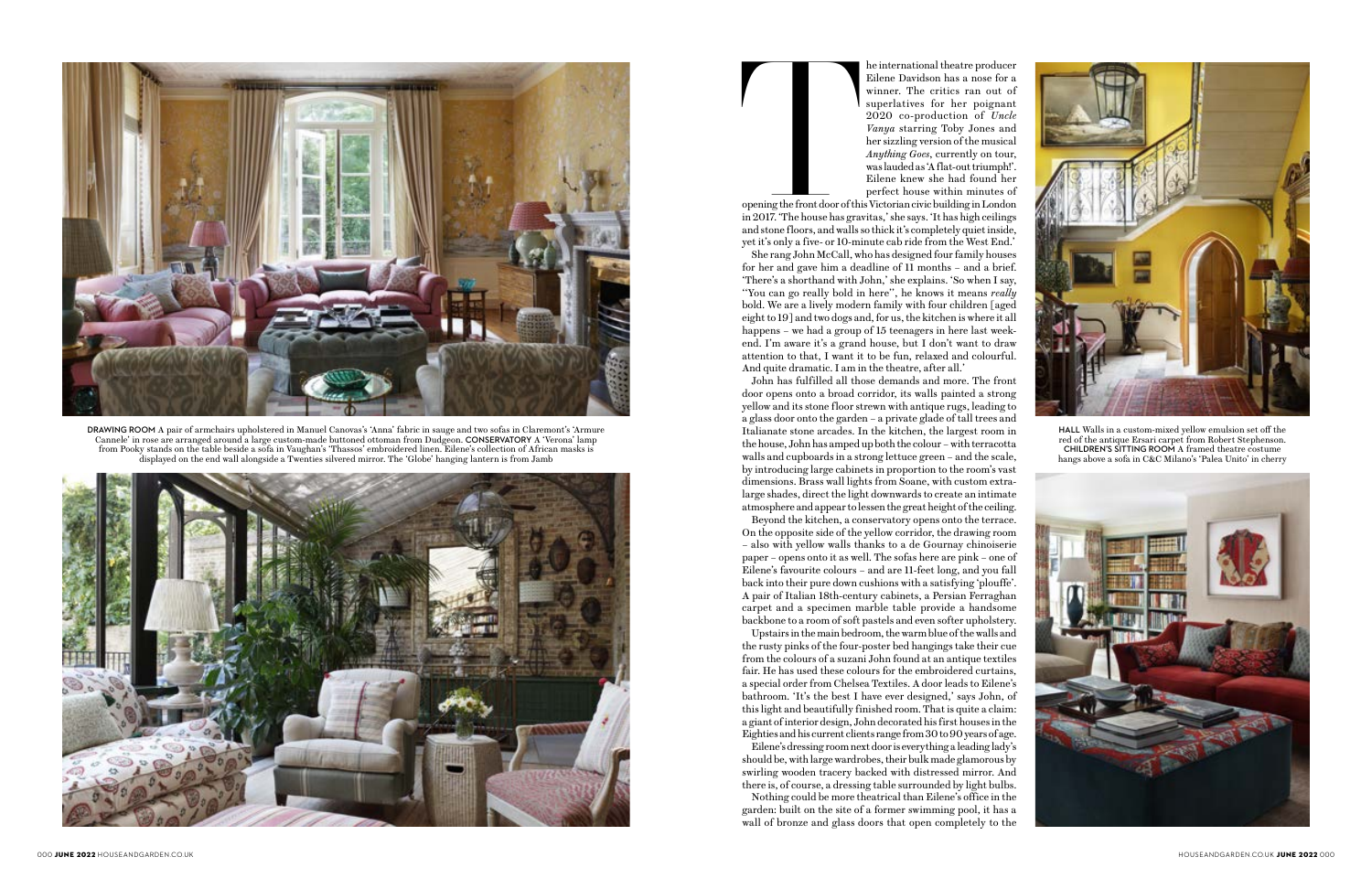**KITCHEN** A soft terracotta wash on the walls by decorative paint artist Hughie Turner brings out the specially mixed green and dark tan on the cabinets. Above the oak table, which was made by I & JL Brown, is an oak-leaf chandelier from Richard Taylor Designs. The dining chairs are covered in Bennison Fabric's 'Frondage' while the Edwardian wingback chair is in Claremont's 'Kilim Stripe' fabric

×

罗

 $\phi$ 

¢

E E.

 $\bullet$ 

۳

▄

這

放射

٣

 $\tilde{\mathcal{L}}$ 

G.